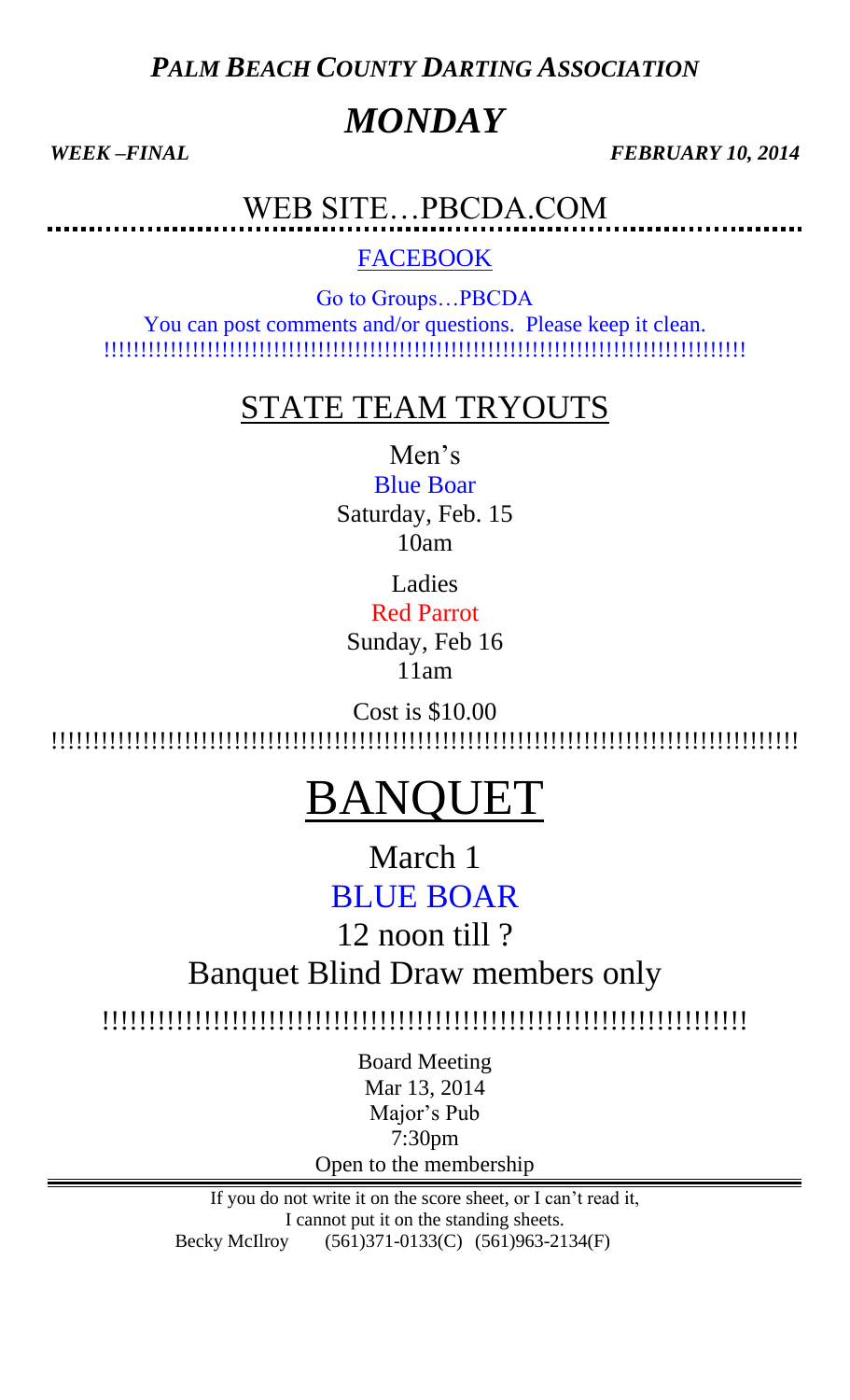### **PALM BEACH COUNTY DARTING ASSOCIATION MONDAY**

### **DIVISION 1 FEB 10, 2014 WEEK # FINAL**

| **************                     |     |                        |
|------------------------------------|-----|------------------------|
| <b>RED PARROT - RICH</b>           | 387 | <b>MEN'S ALLSTARS</b>  |
| <b>BLUE BOAR - CHRIS</b>           | 311 | <b>MIKE SANSOUCIE</b>  |
| <b>RED PARROT - LUCKY BASTARDS</b> | 305 | <b>BRUCE SMITH</b>     |
| <b>MAJOR'S - STEVE</b>             | 169 | <b>HERB THOMAS</b>     |
|                                    |     |                        |
|                                    |     | <b>LADIES ALLSTARS</b> |
|                                    |     |                        |

### **NO SHEET…NO POINTS OR ALLSTARS WILL BE AWARDED. NOR WILL THEY BE REFUNDED.**

| <b>MEN'S HIGH IN</b>  |                | <b>LADIES HIGH IN</b>  |                |
|-----------------------|----------------|------------------------|----------------|
| <b>JIM SCHWAB</b>     | 120            | <b>BECKY McILROY</b>   | 61             |
| <b>MEN'S HIGH OUT</b> |                | <b>LADIES HIGH OUT</b> |                |
| <b>HERB THOMAS</b>    | 136            | <b>BECKY JORDAN</b>    | 48             |
| <b>TON EIGHTY</b>     |                | <b>ROUND OF NINE</b>   |                |
| <b>DAVE JONES</b>     | 2              | <b>BRUCE SMITH</b>     | $\overline{2}$ |
| <b>JIM SCHWAB</b>     | $\overline{2}$ | <b>MIKE SANSOUCIE</b>  | 4              |
| <b>HERB THOMAS</b>    |                | <b>BOB BIRCH</b>       | 1              |
| <b>MIKE SANSOUCIE</b> | $\mathbf{2}$   | <b>JUSTIN JONES</b>    | $\mathbf{1}$   |
|                       |                |                        |                |
|                       |                |                        |                |
|                       |                | <b>SIX BULLS</b>       |                |
|                       |                | <b>MIKE SANSOUCIE</b>  | $\mathbf{1}$   |

| <b>RED PARROT – STEVE</b> |     | œ<br>Φ    | <b>MAJOR'S – STEVE</b> |    |
|---------------------------|-----|-----------|------------------------|----|
| <b>STEVE LAMBIASE</b>     | 50  | ¢         | <b>STEVE PRICE</b>     | 80 |
| <b>DAVE PHILLIPS</b>      | 123 | <b>BO</b> | <b>DAVE JONES</b>      | 11 |
| <b>LOU HUNT</b>           | 76  |           | <b>LISA MATCHELL</b>   | 11 |
| <b>BOB BIRCH</b>          | 127 | ¢         | <b>JUSTIN JONES</b>    | 10 |
| <b>STEVEN NARVAEZ</b>     | 111 | Q         | <b>BECKY McILROY</b>   | 71 |
| <b>NICK GOLD</b>          | 29  |           |                        |    |

| <b>RED PARROT - RICH</b> |     |   | <b>BLUE BOAR - CHRIS</b> |              |
|--------------------------|-----|---|--------------------------|--------------|
| <b>RICH BEAM</b>         | 121 | B | <b>CHRIS CUMMINS</b>     | 84           |
| PAT CAVANAUGH            | 112 |   | <b>PAUL DORLING</b>      | 91           |
| <b>HERB THOMAS</b>       | 171 | ው | <b>JIM SCHWAB</b>        | 15.          |
| <b>MIKE SANSOUCIE</b>    | 286 | ው | <b>BRUCE SMITH</b>       | 23.3         |
| <b>RAY ALHO</b>          |     | Ⴛ | <b>MIKE BERGERON</b>     | 21           |
|                          |     | B | <b>PAM ROACH</b><br>∗    | $\mathbf{0}$ |

HONORABLE MENTION… MIKE SANSOUCIE…130 OUT

| $\mathbf{1}$   | <b>RED PARROT - RICH</b>           | 387            | <b>MEN'S ALLSTARS</b>  |                         |
|----------------|------------------------------------|----------------|------------------------|-------------------------|
|                | <b>BLUE BOAR - CHRIS</b>           | 311            | <b>MIKE SANSOUCIE</b>  | 286                     |
| $\frac{2}{3}$  | <b>RED PARROT - LUCKY BASTARDS</b> | 305            | <b>BRUCE SMITH</b>     | 233                     |
| $\overline{4}$ | <b>MAJOR'S - STEVE</b>             | 169            | <b>HERB THOMAS</b>     | 171                     |
|                |                                    |                |                        |                         |
|                |                                    |                | <b>LADIES ALLSTARS</b> |                         |
|                |                                    |                | <b>BECKY McILROY</b>   | 71                      |
|                | <b>NO SHEETNO POINTS OR</b>        |                | <b>LISA MATCHELL</b>   | 12                      |
|                | <b>ALLSTARS WILL BE AWARDED.</b>   |                |                        |                         |
|                | <b>NOR WILL THEY BE REFUNDED.</b>  |                |                        |                         |
|                | <b>MEN'S HIGH IN</b>               |                | <b>LADIES HIGH IN</b>  |                         |
|                | <b>IM SCHWAB</b>                   | 120            | <b>BECKY McILROY</b>   | 61                      |
|                |                                    |                |                        |                         |
|                |                                    |                |                        |                         |
|                | <b>MEN'S HIGH OUT</b>              |                | <b>LADIES HIGH OUT</b> |                         |
|                | <b>HERB THOMAS</b>                 | 136            | <b>BECKY JORDAN</b>    | 48                      |
|                |                                    |                |                        |                         |
|                |                                    |                |                        |                         |
|                | <b>TON EIGHTY</b>                  |                | <b>ROUND OF NINE</b>   |                         |
|                | <b>DAVE JONES</b>                  | $\overline{2}$ | <b>BRUCE SMITH</b>     | $\overline{2}$          |
|                | <b>IM SCHWAB</b>                   | $\overline{2}$ | <b>MIKE SANSOUCIE</b>  | $\overline{\mathbf{4}}$ |
|                | <b>HERB THOMAS</b>                 | $\mathbf{1}$   | <b>BOB BIRCH</b>       | $\mathbf{1}$            |
|                | <b>MIKE SANSOUCIE</b>              | $\overline{2}$ | <b>JUSTIN JONES</b>    | $\mathbf{1}$            |
|                |                                    |                |                        |                         |
|                |                                    |                |                        |                         |
|                |                                    |                |                        |                         |
|                |                                    |                |                        |                         |
|                |                                    |                |                        |                         |
|                |                                    |                | <b>SIX BULLS</b>       |                         |
|                |                                    |                | <b>MIKE SANSOUCIE</b>  | 1                       |
|                |                                    |                |                        |                         |
|                |                                    |                |                        |                         |

|    | <b>RED PARROT - STEVE</b> |     | ጡ  | <b>MAJOR'S – STEVE</b> |     |
|----|---------------------------|-----|----|------------------------|-----|
| \$ | <b>STEVE LAMBIASE</b>     | 50  |    | <b>STEVE PRICE</b>     | 80  |
| B  | <b>DAVE PHILLIPS</b>      | 123 | BО | <b>DAVE JONES</b>      |     |
| B  | <b>LOU HUNT</b>           | 76  |    | <b>LISA MATCHELL</b>   | 12  |
| \$ | <b>BOB BIRCH</b>          | 127 |    | <b>JUSTIN JONES</b>    | 103 |
| \$ | <b>STEVEN NARVAEZ</b>     | 11  |    | <b>BECKY McILROY</b>   |     |
| \$ | <b>NICK GOLD</b>          | 29  |    |                        |     |

| <b>RED PARROT - RICH</b>    |     |   | <b>BLUE BOAR - CHRIS</b> |     |
|-----------------------------|-----|---|--------------------------|-----|
| \$<br><b>RICH BEAM</b>      | 121 |   | <b>CHRIS CUMMINS</b>     | 84  |
| \$<br>PAT CAVANAUGH         | 112 |   | <b>PAUL DORLING</b>      | 91  |
| \$<br><b>HERB THOMAS</b>    | 171 |   | <b>JIM SCHWAB</b>        | 155 |
| \$<br><b>MIKE SANSOUCIE</b> | 286 |   | <b>BRUCE SMITH</b>       | 233 |
| \$<br><b>RAY ALHO</b>       | דו  |   | <b>MIKE BERGERON</b>     | 21  |
|                             |     | B | <b>PAM ROACH</b><br>∗    |     |